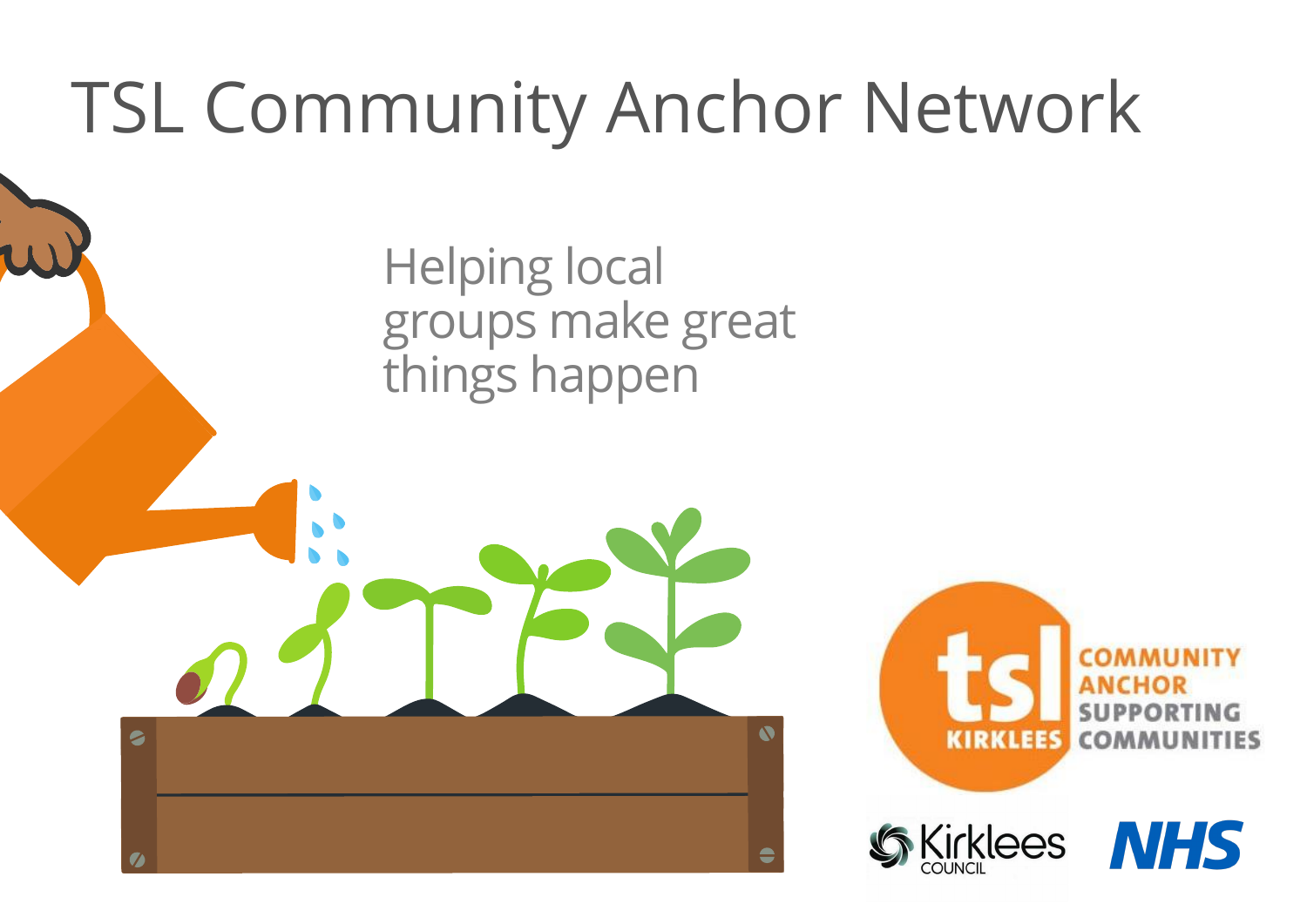



# The Community Anchor Network

See[TSL Community Anchor Postcard \(tslkirklees.org.uk\)](https://tslkirklees.org.uk/wp-content/uploads/2021/12/TSL-Community-Anchor-Postcard.pdf) for contact details of Lead Anchors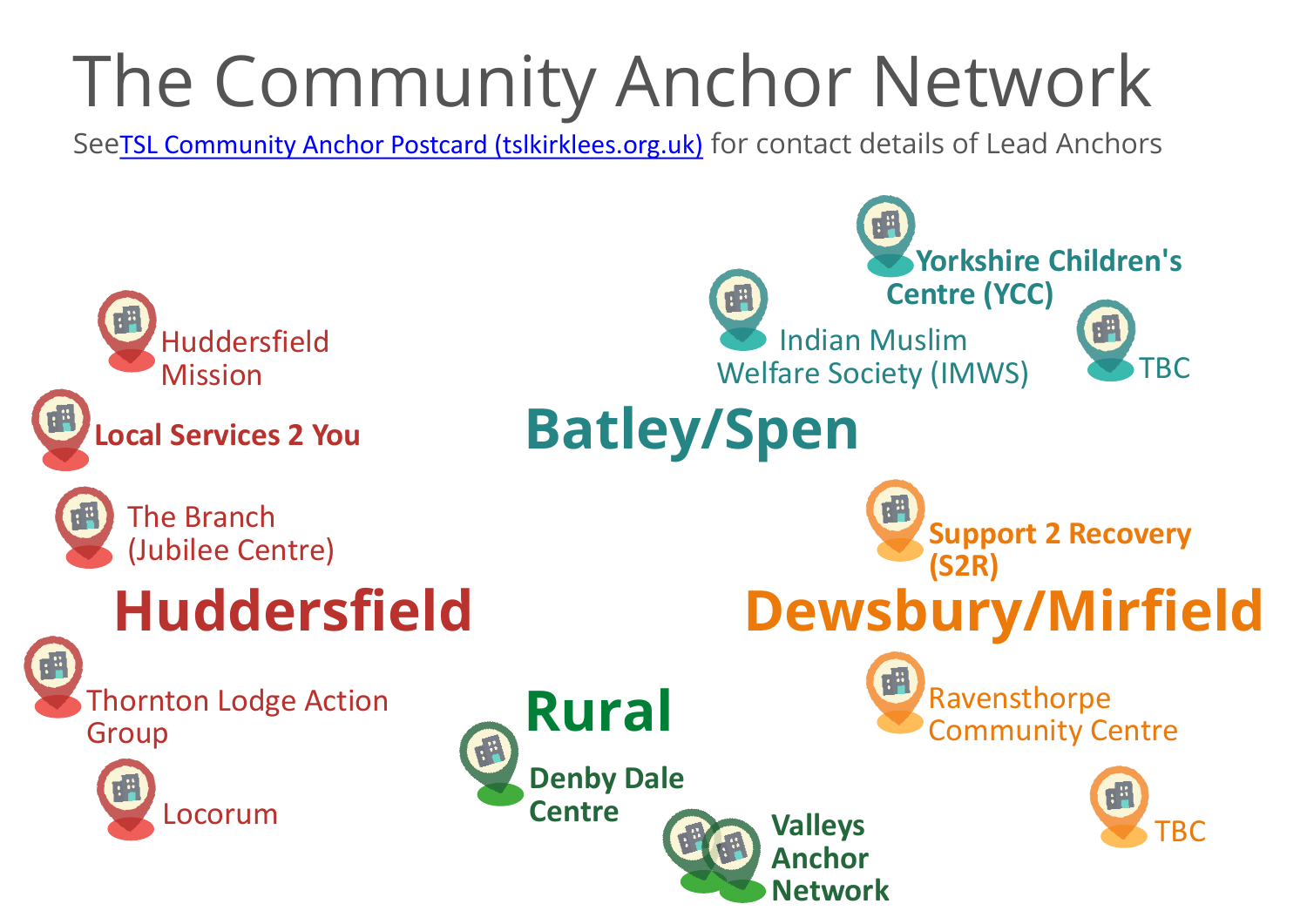# Helping community orgs to...

### **GET SUPPORT:**

to grow sustainably & access resources, info, advice & opportunities

### **CONNECT:**

with each other, local people who need them & key stakeholders & decision-makers

### **UNITE:**

to create partnerships, trust & collaboration





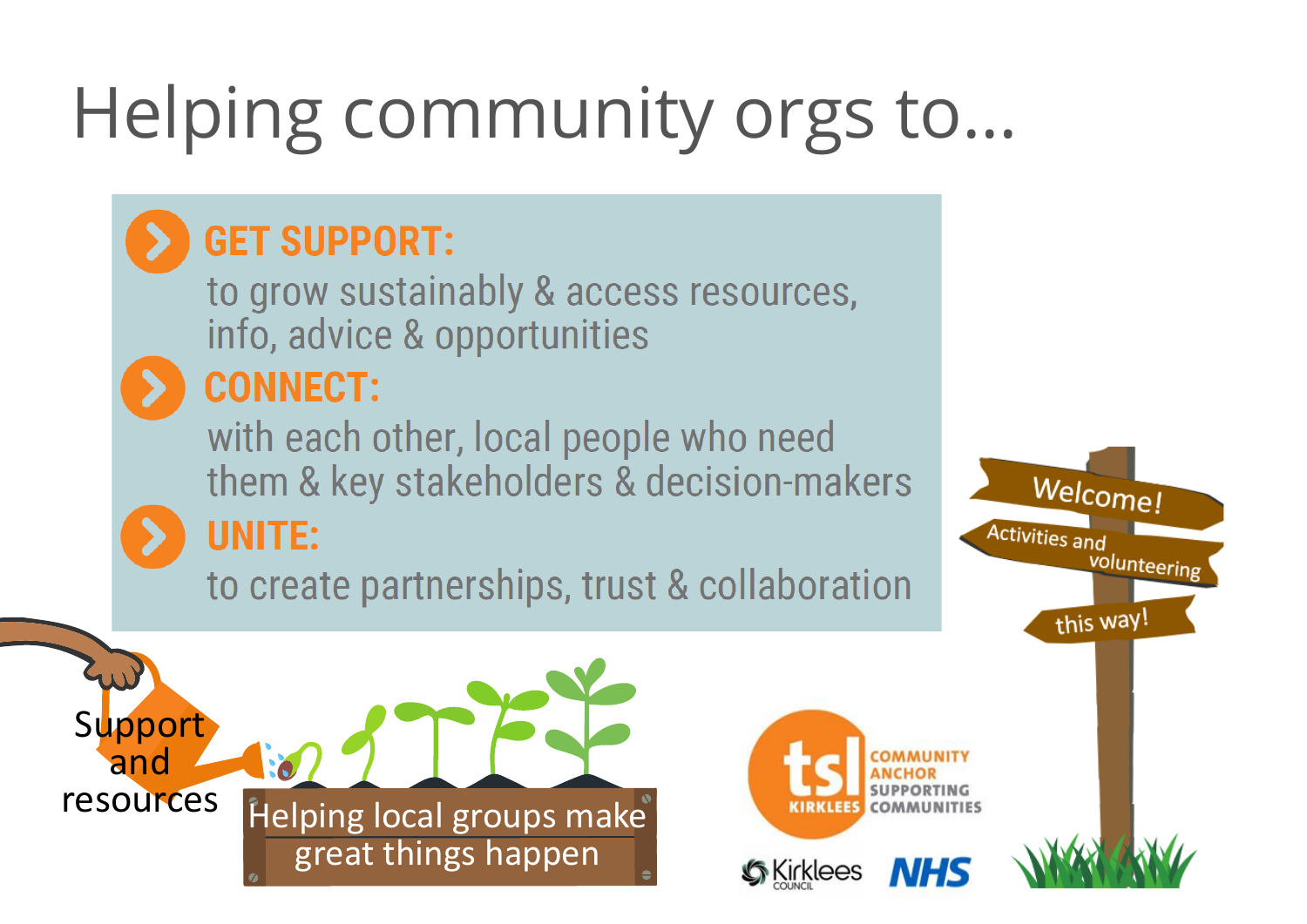## Anchors Update Jan 2022







### **Progress**

- Community Anchor met as the Network on Tue 11 Jan
- Lead Anchors have development plans, budgets and contracts agreed
- Local Anchors plans in development
- TSL & Lead Anchors meeting monthly
- Anchors meeting with Social Prescribing Leads
- Rural and Batley & Spen piloting community directory
- Valleys Community Anchor Network development work underway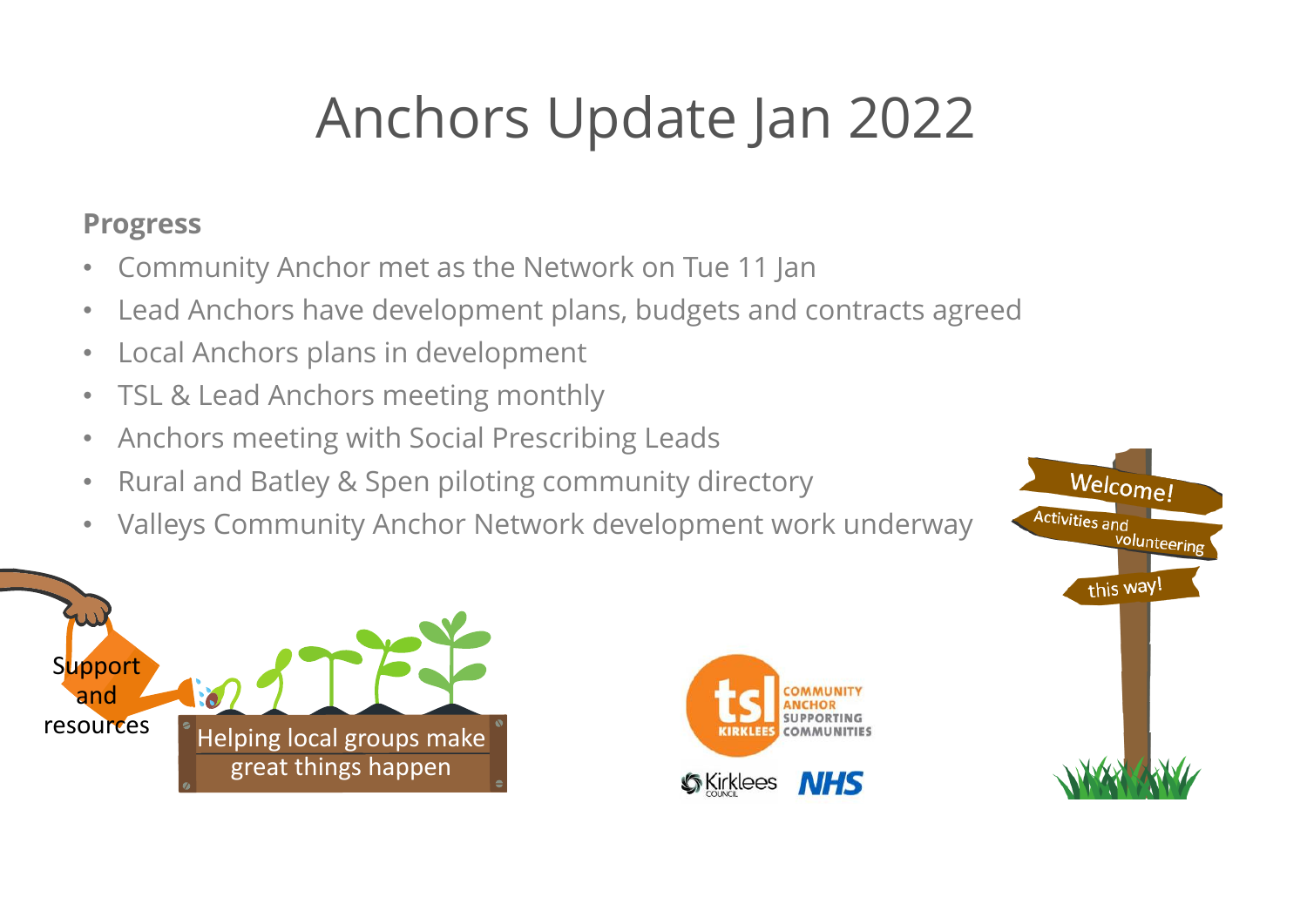## Anchors Update Jan 2022







### **Next steps**

- Next Anchor Network meeting 13 Apr
- Interim evaluation by end of May 2022
- Lead Community Anchors meet monthly
- Anchors organise networks and attend other community meetings
- Covid Community Champions work being led by Anchors
- Funds allocated to support local anchor development
- Communications plan
- Report to commissioners on Oct-Dec period